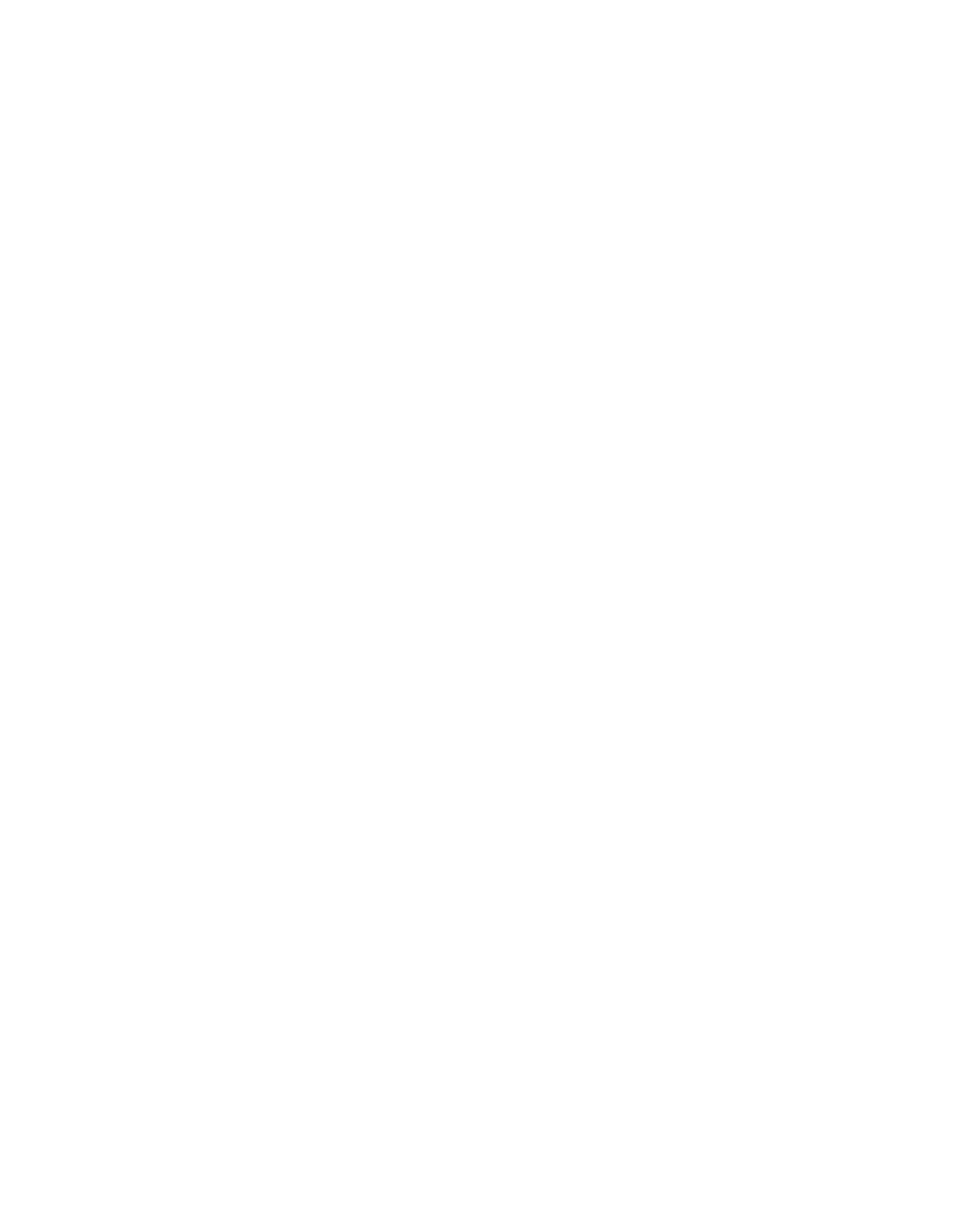# **SECTION 15330 VITRIFIED CLAY SEWER PIPE (PLAIN END) (Limited to Maximum Pipe Diameter of 12")**

## <span id="page-2-0"></span>**PART 1 - GENERAL**

## <span id="page-2-1"></span>1.01 REQUIREMENT

Under this specification the Contractor shall be required to furnish, deliver, unload, and string within the time specified in the contract documents, the vitrified clay sewer pipe as specified on the bidding sheets, shown on the contract drawings, and described in these specifications. The coupling shall consist of three (3) parts: a circular rubber sleeve, stainless steel compression bands with stainless steel nuts and bolts type tightening devices, and a steel or plastic shear ring.

## <span id="page-2-2"></span>1.02 MEASUREMENT AND PAYMENT

Payment for quantities of pipe will be made at the unit prices as stated on the bidding sheets or order-to-do-work; or shall be included with the cost of furnishing and installing sewer pipe, where so stated on the bidding sheets.

## <span id="page-2-3"></span>**PART 2 - PRODUCTS**

### <span id="page-2-4"></span>2.01 PIPE DESIGN

All pipe and rubber coupling joints shall be made in strict conformance with all requirements of the latest revision of ASTM C-700, ASTM C-425, and to the requirements of these specifications. All pipe shall be high strength vitrified clay pipe conforming to the requirements of Section 207-8 of the Standard Specifications For Public Works Construction, 1991 Edition. All joints shall be factory fabricated, with the coupling attached to one end of the pipe at the factory. All pipes shall be manufactured and tested in the United States.

The compression bands and clips shall be fabricated from stainless steel AISI Type 316 and the nuts and bolts shall be manufactured using stainless steel AISI Type 305. The shear ring shall be fabricated from stainless steel AISI Type 304, or with the approval of the Engineer, another stainless steel which is more corrosion resistant than Type 304, or approved corrosion resistant plastic.

The sleeve shall be made of a synthetic rubber which is vulcanized to form a smooth surface, free of pitting, cracks, air marks, porosity, air pockets, and which shall meet all manufacturers requirements.

All pipe and joints manufactured under these specifications shall be suitable for the conveyance of sewage.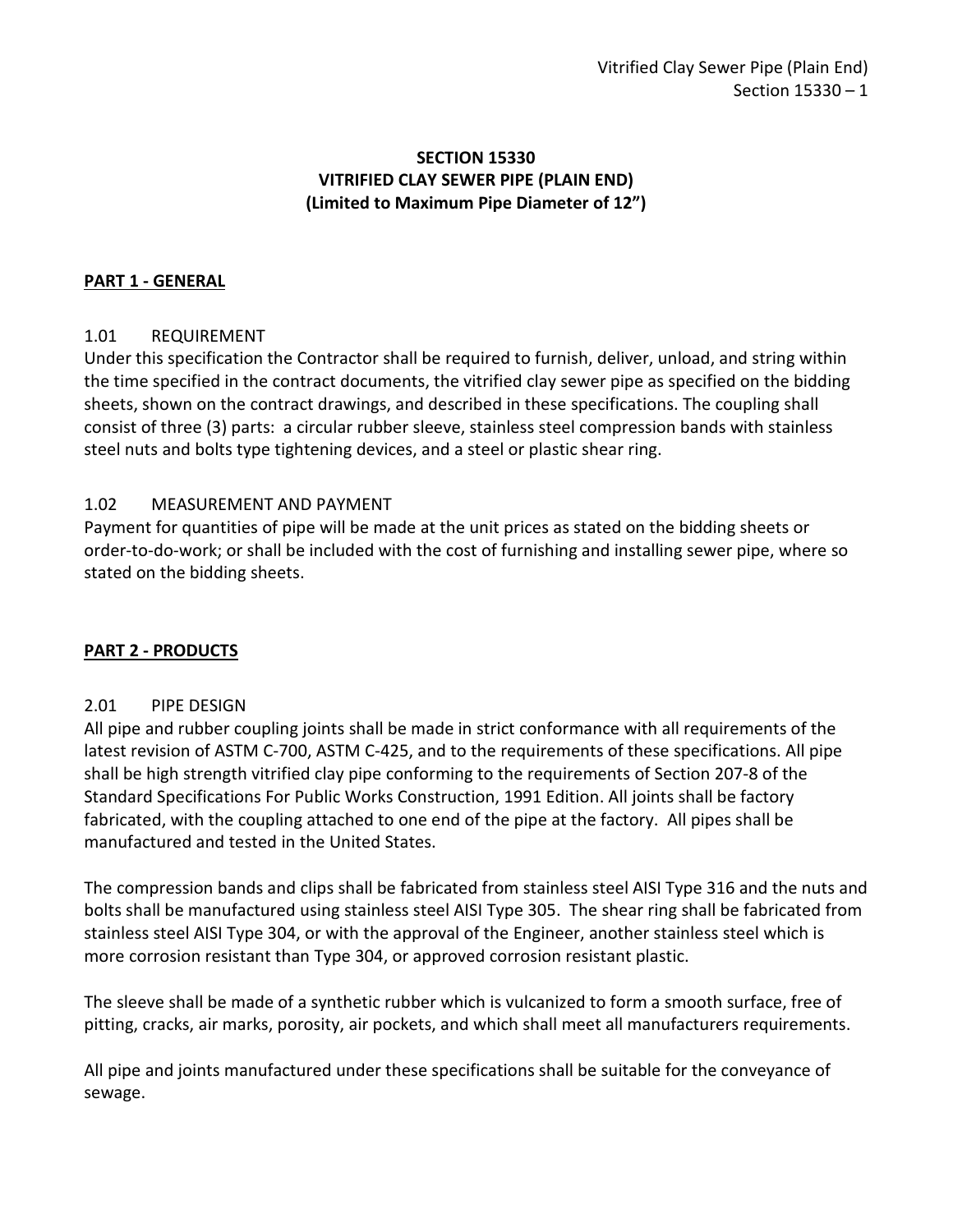Vitrified Clay Sewer Pipe (Plain End) Section 15330 – 2

### <span id="page-3-0"></span>2.02 TOLERANCES

Tolerances shall conform to the requirements of the above stated specifications, and the actual cross-sectional area of the inside diameter of the pipe shall be not less than the computed cross-sectional area, based on the stated nominal diameter of the pipe.

#### <span id="page-3-1"></span>**PART 3 - EXECUTION**

#### <span id="page-3-2"></span>3.01 INSPECTION

The Engineer or his authorized representative shall at all times have the right to inspect the work and the materials.

#### <span id="page-3-3"></span>3.02 JOINT INSTALLATION

Before installing compression bands, the surface of the rubber sleeve shall be thoroughly wetted with a silicone base lubricant approved by the Bureau of Standards. This lubricant shall not be injurious to the rubber sleeve or steel band.

Bands installed in the plant shall be tightened to a tension equivalent to a torque of 70 pound-inches.

Plant equipment used in the installation of the bands shall be calibrated by the Bureau of Standards at least twice a year to assure correct band tension. Factory-installed joints shall be subject to testing in the field.

Bands installed in the field shall be tightened with a torque wrench set to a torque of 70 pound-inches. Torque wrenches to be used in the field shall be furnished by the pipe supplier and shall be calibrated by the Bureau of Standards at the start of each project, and weekly thereafter for the duration of the project.

#### <span id="page-3-4"></span>3.03 FACTORY TESTING OF RUBBER FOR SEALING COMPONENTS

All test specimens (unless otherwise specified) shall be conditioned in a mechanical convection oven for seven (7) days at 110 F.  $\Box$  5 and sub-

being tested. Test specimens which are exposed to various chemical and bacteriological environments, unless otherwise specified, shall be conditioned in the same manner, both before and after exposure, prior to testing.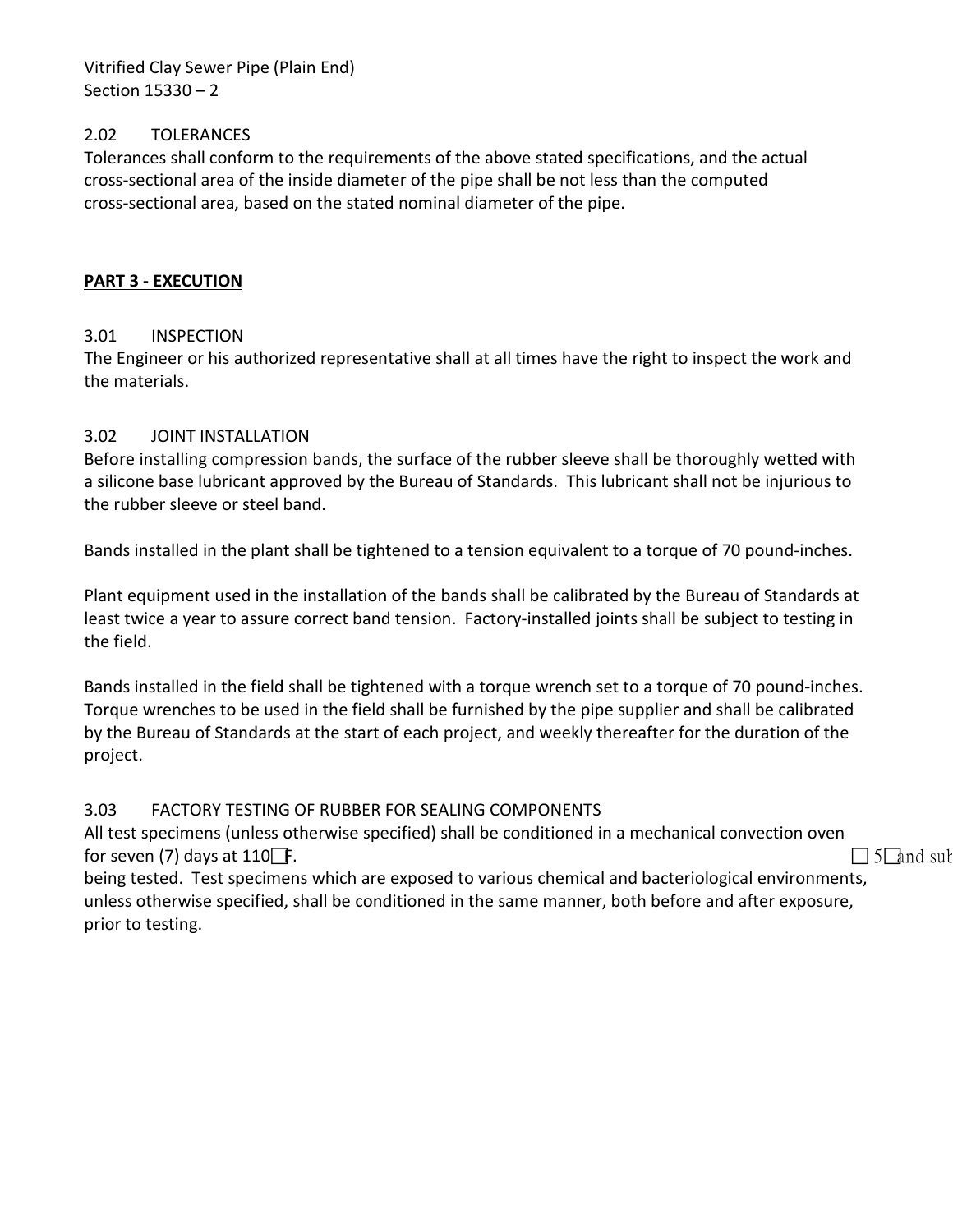## <span id="page-4-0"></span>3.04 LABORATORY TEST OF JOINT

An assembled joint shall present sufficient resistance to shear loading to allow a weight of 150 pounds per inch of nominal diameter to be uniformly applied over an arc of not less than 120  $\Box$  and a longitudinal distance of 12" immediately adjacent to one edge of the sleeve coupling. The assembled pipe shall rest on three (3) supports. A support shall be located at each extreme end of the assembly. The third support shall be placed immediately adjacent to the coupling. The shear load shall be placed on the unsupported end of the pipe, immediately adjacent to the coupling. There shall be no visible leakage when tested with an internal hydrostatic pressure of 10 psi for 10 minutes.

The coupling for the 4" through 12" diameter pipe, inclusive, shall exhibit sufficient flexibility when jointed to allow maximum deflection of  $5\Box$  in any direction. The deflected joint shall show no visible leakage when subject to the same shear load as indicated in the previous paragraph and when tested under an internal hydrostatic pressure of 10 psi for 10 minutes.

During these tests, the ends of the tested pipe shall be restrained only in the amount necessary to prevent longitudinal movement.

### **END OF SECTION 15330**